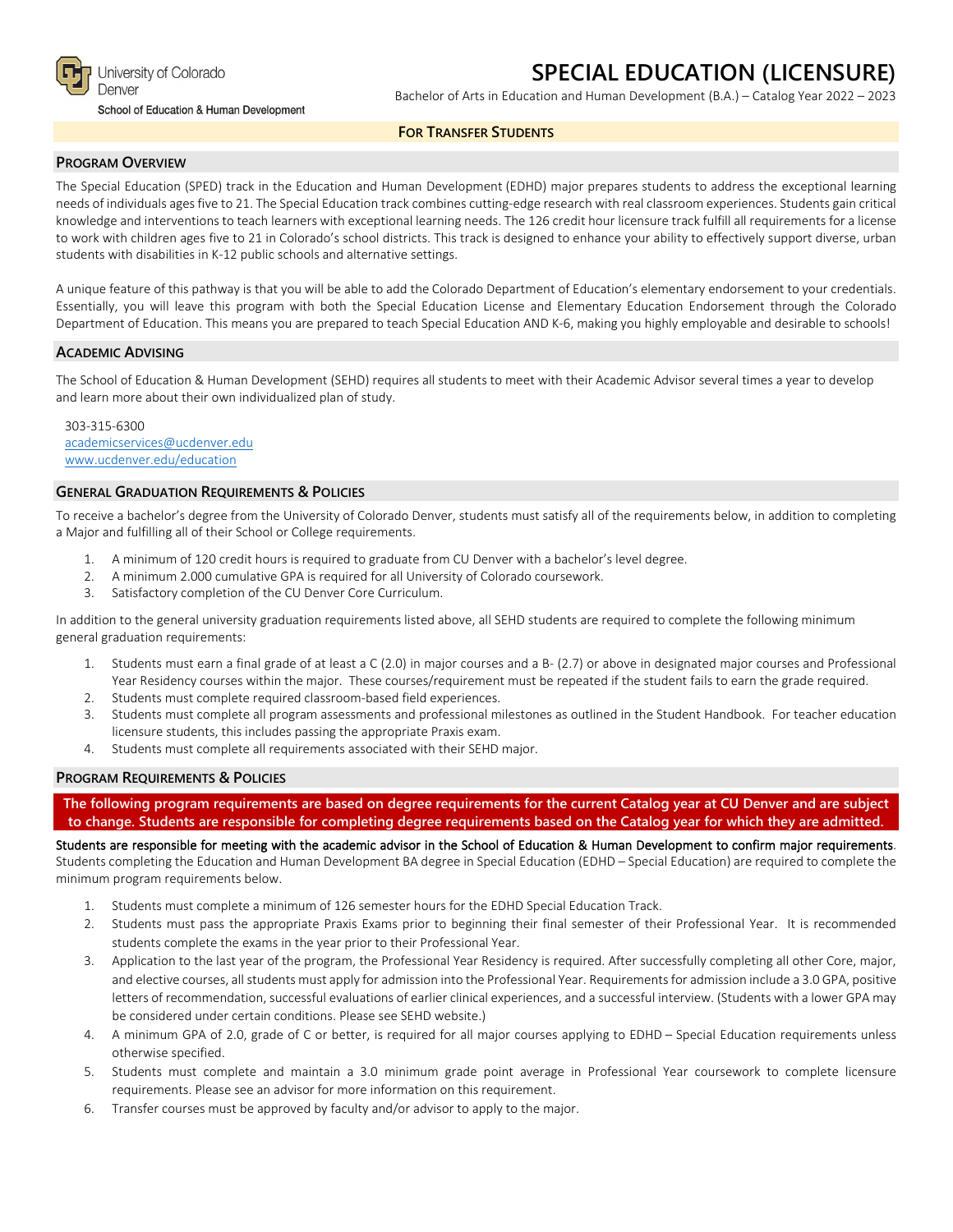

# **SPECIAL EDUCATION (LICENSURE)**

School of Education & Human Development

Bachelor of Arts in Education and Human Development (B.A.) – Catalog Year 2022 – 2023

## **FOR TRANSFER STUDENTS**

# **COURSEWORK THAT CAN BE COMPLETED AT PREVIOUS INSTITUTION**

The following is a "bucket" of requirements students can complete prior to transferring to CU Denver, including equivalent Colorado Community College System (CCCS) courses. To determine the equivalencies of courses to be completed at non-CU Denver institutions, students can visit [www.transferology.com](http://www.transferology.com/)**.** It is critical students connect with a CU Denver academic advisor to ensure planned courses will transfer and apply to CU Denver degree requirements. All non-CU Denver coursework must be completed with a C- or better to be eligible for transfer.

Students interested in completing an Associate (A.A. or A.S.) Degree or a Colorado [Statewide Transfer Articulation Agreement or Degree with](https://highered.colorado.gov/Academics/Transfers/TransferDegrees.html)  [Designation \(DWD\)](https://highered.colorado.gov/Academics/Transfers/TransferDegrees.html) must work with their community/junior college academic advisor to create an academic plan that accounts for all degree or transfer articulation agreement requirements. Colorado Community College Students may also explore the option to complet[e Reverse Transfer](https://degreewithinreach.wordpress.com/) at CU Denver.

| <b>CU Denver Requirements</b>                       | CU<br>Denver<br><b>Credits</b> | <b>CCCS Equivalent Courses &amp; Notes</b>                                                                                                                                                                             |  |
|-----------------------------------------------------|--------------------------------|------------------------------------------------------------------------------------------------------------------------------------------------------------------------------------------------------------------------|--|
| CU Denver Core Curriculum Requirements              | 31                             |                                                                                                                                                                                                                        |  |
| ENGL 1020 - Core Composition I                      | 3                              | <b>ENG 121</b>                                                                                                                                                                                                         |  |
| ENGL 2030 - Core Composition II                     | 3                              | <b>ENG 122</b>                                                                                                                                                                                                         |  |
| Mathematics                                         | 3                              | GT-MA1 or MAT 155 or MAT 156                                                                                                                                                                                           |  |
| Arts                                                | 3                              | GT-AH                                                                                                                                                                                                                  |  |
| <b>Humanities</b>                                   | 3                              | GT-AH                                                                                                                                                                                                                  |  |
| <b>Behavioral Sciences</b>                          | $\overline{3}$                 | GT-SS                                                                                                                                                                                                                  |  |
| Social Sciences                                     | 3                              | $GT-HI^*$                                                                                                                                                                                                              |  |
| Natural/Physical Science with lab                   | $\overline{4}$                 | GT-SC1                                                                                                                                                                                                                 |  |
| Natural/Physical Science without lab or Math        | 3                              | GT-SC2 or GT-MA1 (except the course used for Core Math) or GT-SC1                                                                                                                                                      |  |
| <b>International Perspectives</b>                   | 3                              | Additional GT-AH, HI, SS* (see note below)                                                                                                                                                                             |  |
| Cultural Diversity                                  | 3                              | To be completed at CU Denver. This requirement must be completed<br>with an upper-division course and CCCS courses will not apply.                                                                                     |  |
| <b>EDHD - Special Education Major Courses</b>       | 21                             |                                                                                                                                                                                                                        |  |
| EDHD 1930 Comm Based Field Exp. & Seminar +         | 4                              | EDU 221 and 288 (min grade of B- required for licensure)                                                                                                                                                               |  |
| HDFR 2110 Child Ecology                             | 3                              | PSY 238 or PSY 235 or ECE 238                                                                                                                                                                                          |  |
| EDFN 1000 Equity, Rights & Education                | 3                              | <b>EDU 234</b>                                                                                                                                                                                                         |  |
| INTE 2000 Digital Teaching and Learning             | 3                              | <b>EDU 261</b>                                                                                                                                                                                                         |  |
| SPED 4030 Understanding (dis)Ability                | 3                              | EDU 240 (min grade of B- required for licensure)                                                                                                                                                                       |  |
| SPED 4300 Fam, Prof, and Comm Collab                | 3                              | <b>ECE 256</b>                                                                                                                                                                                                         |  |
| LCRT 4710 Primary Literacy                          | 3                              | ECE 228 (min grade of B- required for licensure)                                                                                                                                                                       |  |
| <b>EDHD - Special Education Major Electives</b>     | $\overline{7}$                 | Any GT or transferrable courses to CU Denver                                                                                                                                                                           |  |
|                                                     |                                |                                                                                                                                                                                                                        |  |
| Minimum Applicable Transfer Credits<br>Recommended: | 60                             | Students completing fewer than 60 applicable transfer credits will have<br>additional credits to complete at CU Denver. Students needing general<br>elective credits should consult a CU Denver SEHD Academic Advisor. |  |

\*The applicability of Guaranteed Transfer (GT Pathways) courses to specific CU Denver Core Curriculum requirements requires completion of a block of five courses: two GT-AH courses; one GT-HI course; one GT-SS course; and one additional GT-AH, GT-HI, or GT-SS course.